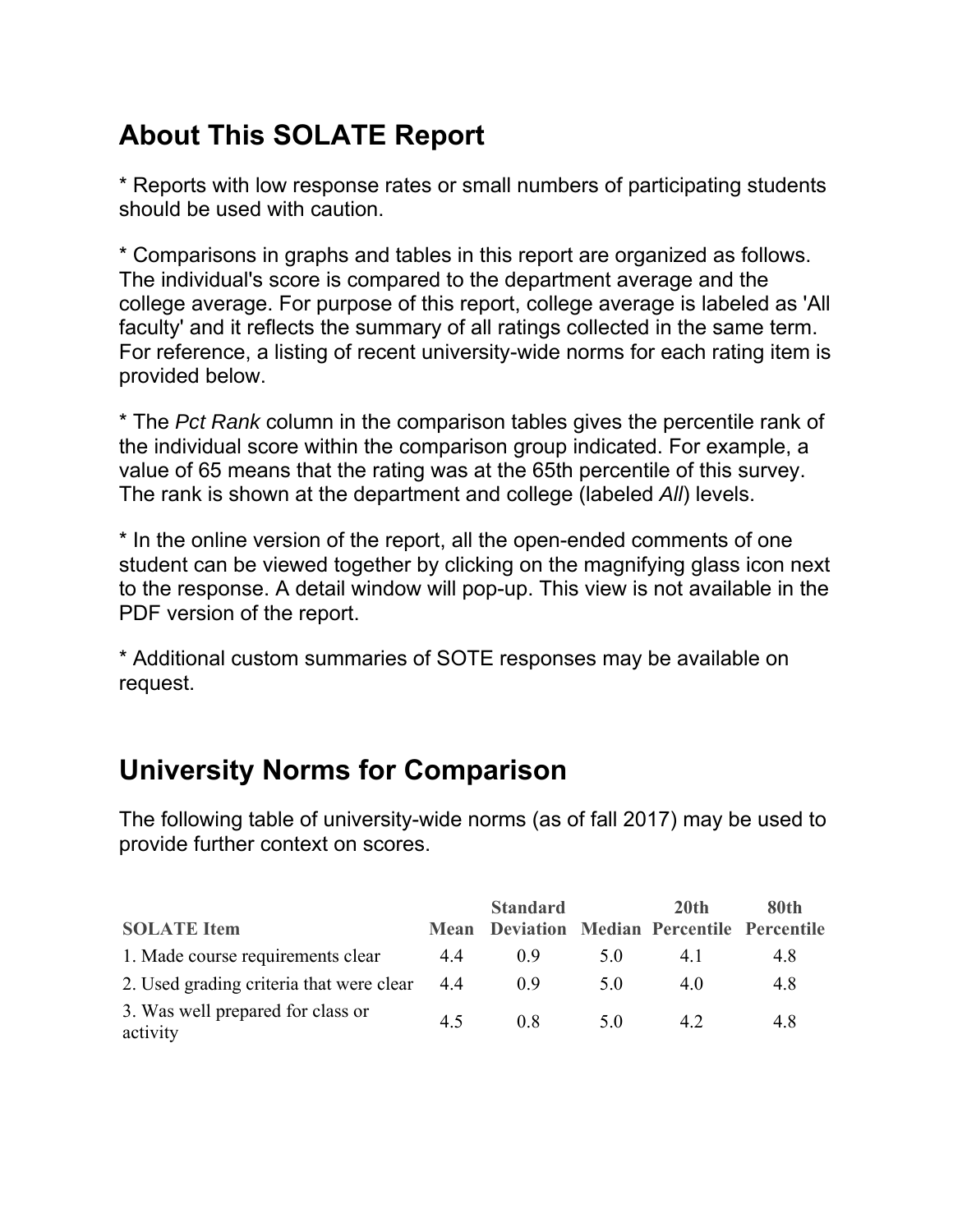| 4. Showed concern for student success<br>in the course, and was accessible and<br>responsive to students                            | 4.5 | 0.9 | 5.0 | 4.2 | 4.9 |
|-------------------------------------------------------------------------------------------------------------------------------------|-----|-----|-----|-----|-----|
| 5. Made the class environment safe for<br>students, including demonstration of<br>the proper use of any equipment and<br>techniques | 4.6 | 0.7 | 5.0 | 4.4 | 4.9 |
| 6. Helped me integrate the lecture<br>concepts with the class/activity                                                              | 4.4 | 0.9 | 5.0 | 4.1 | 4.8 |
| 7. Increased my understanding of the<br>subject                                                                                     | 4.4 | 0.9 | 5.0 | 4.1 | 4.8 |
| 8. Stimulated my interest in the subject                                                                                            | 4.3 | 1.0 | 5.0 | 3.9 | 4.8 |
| 9. Overall, this instructor's teaching<br>was effective                                                                             | 4.4 | 0.9 | 5.0 | 4.1 | 4.8 |

## **College of Applied Sciences & Arts Norms for Comparison**

| <b>SOLATE Item</b>                                                                                                                  | <b>Mean</b> | <b>Standard</b><br><b>Deviation</b> |     | 20 <sub>th</sub><br>Median Percentile Percentile | 80th |
|-------------------------------------------------------------------------------------------------------------------------------------|-------------|-------------------------------------|-----|--------------------------------------------------|------|
| 1. Made course requirements clear                                                                                                   | 4.5         | 0.7                                 | 5.0 | 4.0                                              | 5.0  |
| 2. Used assignments that enhanced<br>learning                                                                                       | 4.5         | 0.8                                 | 5.0 | 4.0                                              | 4.5  |
| 3. Summarized/emphasized important<br>points                                                                                        | 4.6         | 0.7                                 | 5.0 | 4.0                                              | 5.0  |
| 4. Showed concern for student success in<br>the course, and was accessible and<br>responsive to students                            | 4.6         | 0.8                                 | 5.0 | 4.0                                              | 5.0  |
| 5. Made the class environment safe for<br>students, including demonstration of the<br>proper use of any equipment and<br>techniques | 4.7         | 0.6                                 | 5.0 | 4.0                                              | 5.0  |
| 6. Was approachable for assistance                                                                                                  | 4.6         | 0.8                                 | 5.0 | 4.0                                              | 5.0  |
| 7. Was responsive to the diversity of<br>students in this class                                                                     | 4.6         | 0.8                                 | 5.0 | 4.0                                              | 5.0  |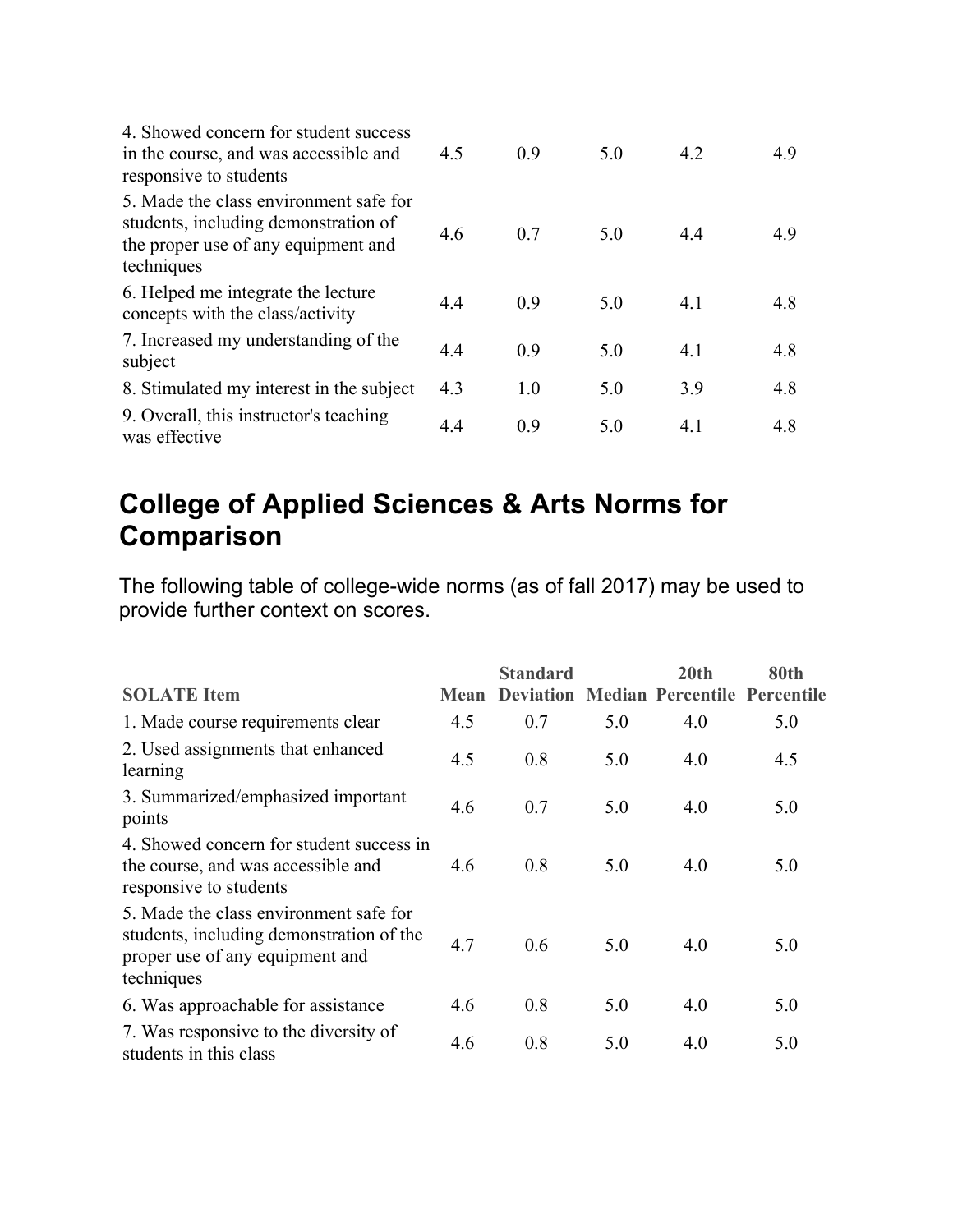| 8. Showed strong interest in teaching this<br>class    |     | 0.8 | 5 O | 4 O | 5.0 |
|--------------------------------------------------------|-----|-----|-----|-----|-----|
| 9. Used intellectually challenging<br>teaching methods | 4.6 | 0.8 | 5 O | 4 O |     |

#### **College of Education Norms for Comparison**

The following table of college-wide norms (as of fall 2017) may be used to provide further context on scores.

|                                                                                                                                     |             | <b>Standard</b>  |     | 20 <sub>th</sub>         | 80th              |
|-------------------------------------------------------------------------------------------------------------------------------------|-------------|------------------|-----|--------------------------|-------------------|
| <b>SOLATE Item</b>                                                                                                                  | <b>Mean</b> | <b>Deviation</b> |     | <b>Median Percentile</b> | <b>Percentile</b> |
| 1. Made course requirements clear                                                                                                   | 4.3         | 1.2              | 5.0 | 4.0                      | 5.0               |
| 2. Used assignments that enhanced<br>learning                                                                                       | 4.3         | 1.2              | 5.0 | 4.0                      | 4.5               |
| 3. Summarized/emphasized important<br>points                                                                                        | 4.3         | 1.2              | 5.0 | 3.2                      | 5.0               |
| 4. Showed concern for student success in<br>the course, and was accessible and<br>responsive to students                            | 4.4         | 1.1              | 5.0 | 4.0                      | 5.0               |
| 5. Made the class environment safe for<br>students, including demonstration of the<br>proper use of any equipment and<br>techniques | 4.4         | 1.0              | 5.0 | 4.0                      | 5.0               |
| 6. Was approachable for assistance                                                                                                  | 4.2         | 1.2              | 5.0 | 3.0                      | 5.0               |
| 7. Was responsive to the diversity of<br>students in this class                                                                     | 4.2         | 1.2              | 5.0 | 3.0                      | 5.0               |
| 8. Showed strong interest in teaching this<br>class                                                                                 | 4.2         | 1.1              | 5.0 | 3.0                      | 5.0               |
| 9. Used intellectually challenging<br>teaching methods                                                                              | 4.2         | 1.3              | 5.0 | 3.0                      | 5.0               |

## **College of Humanities & the Arts Norms for Comparison**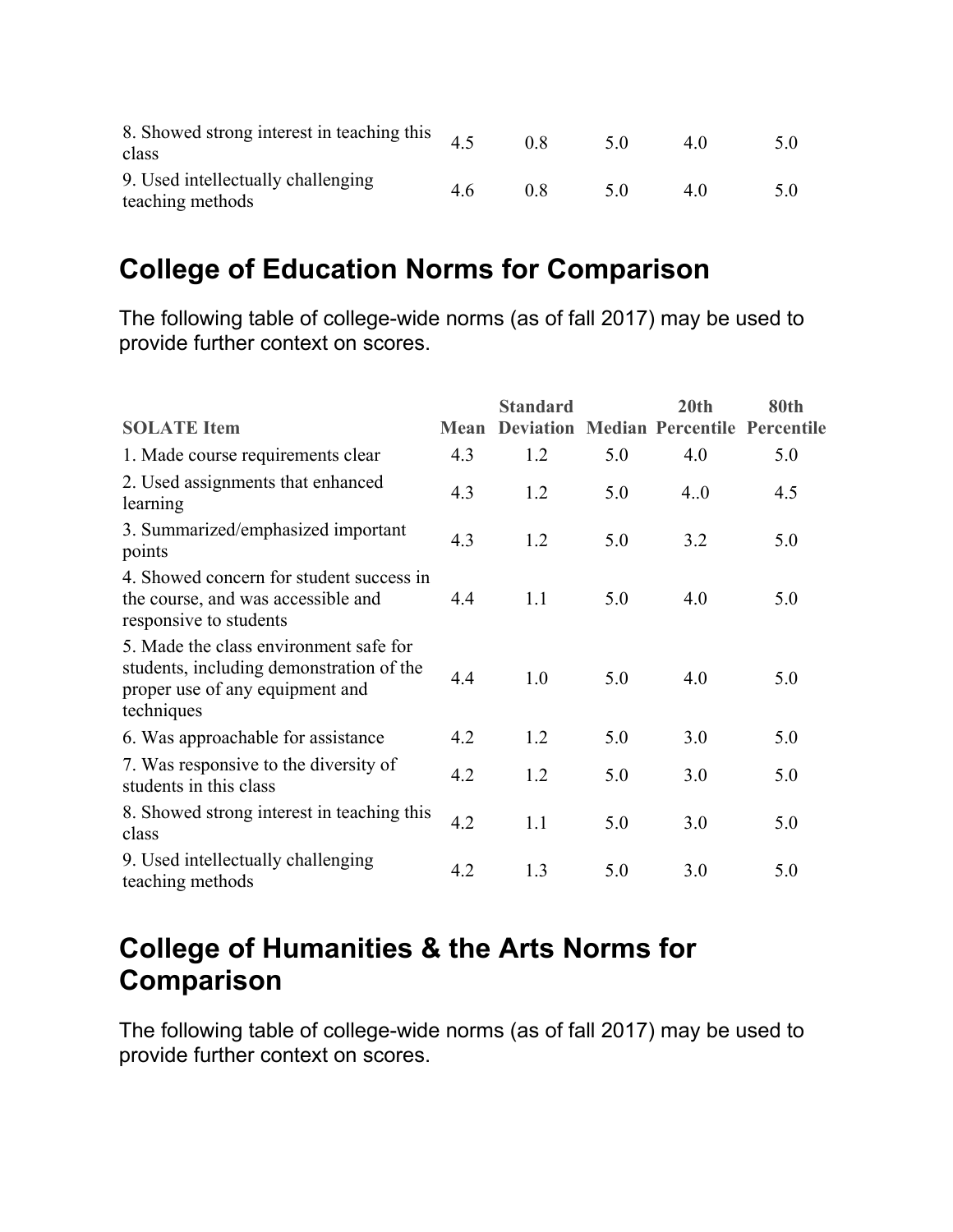|                                                                                                                                     |             | <b>Standard</b>  |     | 20 <sub>th</sub>                    | 80th |
|-------------------------------------------------------------------------------------------------------------------------------------|-------------|------------------|-----|-------------------------------------|------|
| <b>SOLATE Item</b>                                                                                                                  | <b>Mean</b> | <b>Deviation</b> |     | <b>Median Percentile Percentile</b> |      |
| 1. Made course requirements clear                                                                                                   | 4.5         | 0.8              | 5.0 | 4.0                                 | 5.0  |
| 2. Used assignments that enhanced<br>learning                                                                                       | 4.4         | 0.9              | 5.0 | 4.0                                 | 4.5  |
| 3. Summarized/emphasized important<br>points                                                                                        | 4.5         | 0.8              | 5.0 | 4.0                                 | 5.0  |
| 4. Showed concern for student success in<br>the course, and was accessible and<br>responsive to students                            | 4.6         | 0.8              | 5.0 | 4.0                                 | 5.0  |
| 5. Made the class environment safe for<br>students, including demonstration of the<br>proper use of any equipment and<br>techniques | 4.7         | 0.7              | 5.0 | 4.0                                 | 5.0  |
| 6. Was approachable for assistance                                                                                                  | 4.5         | 0.8              | 5.0 | 4.0                                 | 5.0  |
| 7. Was responsive to the diversity of<br>students in this class                                                                     | 4.5         | 0.8              | 5.0 | 4.0                                 | 5.0  |
| 8. Showed strong interest in teaching this<br>class                                                                                 | 4.5         | 0.9              | 5.0 | 4.0                                 | 5.0  |
| 9. Used intellectually challenging<br>teaching methods                                                                              | 4.5         | 0.9              | 5.0 | 4.0                                 | 5.0  |

# **College of Science Norms for Comparison**

| <b>SOLATE</b> Item                                                                                       | Mean | <b>Standard</b> |     | 20 <sub>th</sub><br><b>Deviation Median Percentile Percentile</b> | 80th |
|----------------------------------------------------------------------------------------------------------|------|-----------------|-----|-------------------------------------------------------------------|------|
| 1. Made course requirements clear                                                                        | 4.4  | 0.8             | 5.0 | 4.0                                                               | 5.0  |
| 2. Used assignments that enhanced<br>learning                                                            | 4.4  | 0.9             | 5.0 | 4.0                                                               | 4.5  |
| 3. Summarized/emphasized important<br>points                                                             | 4.4  | 0.8             | 5.0 | 4.0                                                               | 5.0  |
| 4. Showed concern for student success in<br>the course, and was accessible and<br>responsive to students | 4.4  | 0.9             | 5.0 | 4.0                                                               | 5.0  |
| 5. Made the class environment safe for<br>students, including demonstration of the                       | 4.6  | 0.7             | 5.0 | 4.0                                                               | 5.0  |